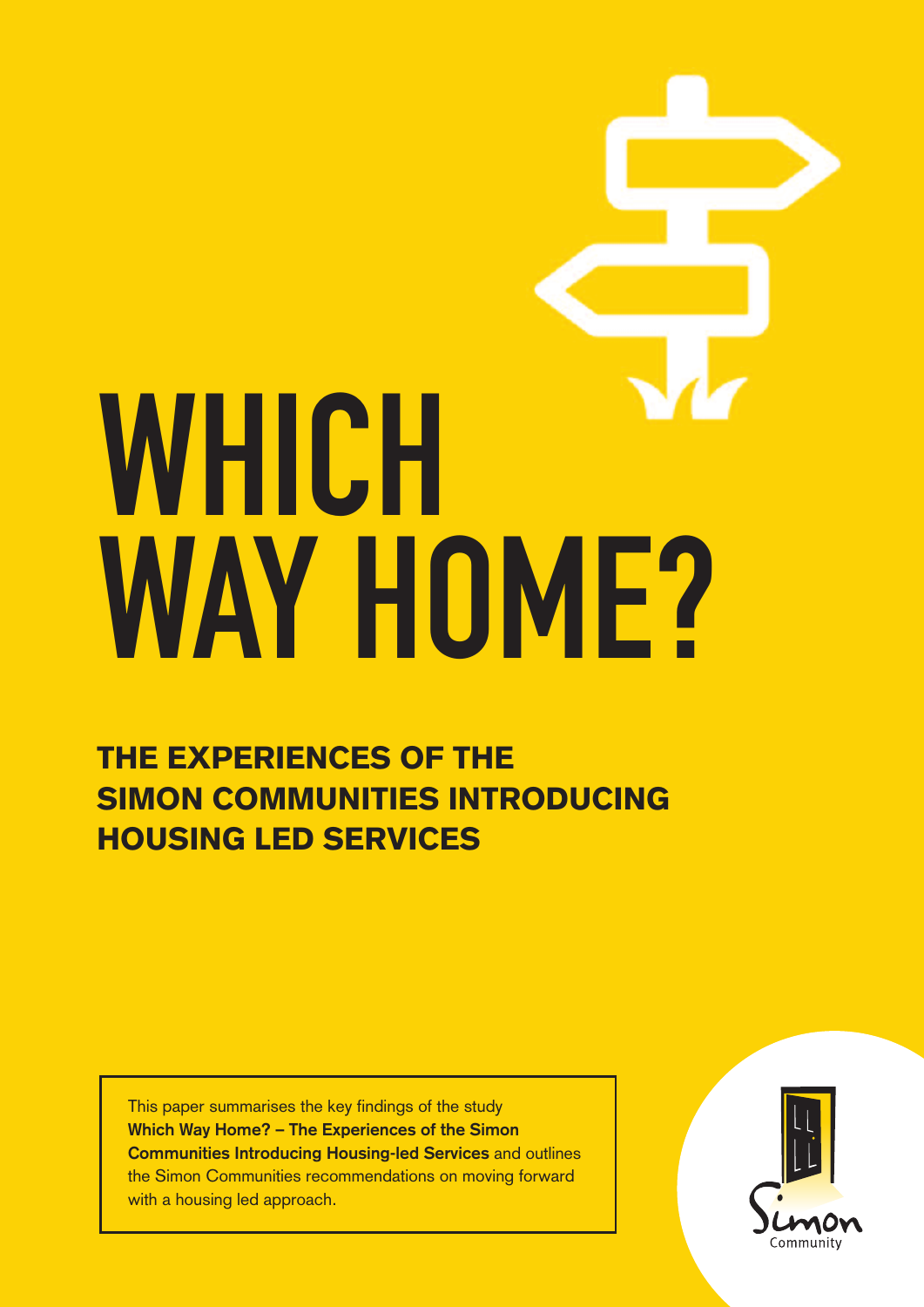# Background to the Research

As a follow up to our Finding the Way Home research and in light of the Government's commitment to end long term homelessness by implementing a housing-led approach, the Simon Communities in Ireland commissioned a piece of research to explore the experiences of the Simon Communities introducing housing-led services. The research was undertaken by Mark Bevan with Nicholas Pleace of the Centre for Housing Policy in York University and was designed to help inform and critically assess the use of housing-led services as a response to homelessness at both a national and local level.

The key aims of the research were:

- Explore the development of housing-led services by the eight Simon Communities;
- Examine the context in which the rolling out of housing-led services is occurring and look specifically at the ways in which contextual factors may be influencing how housing-led services are being developed;
- Look at how the Communities are developing good practice to address some of the barriers and challenges that relate to using housing-led approaches and;
- Compare and contrast the experience of the Simon Communities in introducing and rolling out housing-led services with experiences in other countries.

### **The research included**:

- Discussions with senior managers, other staff and service users, and staff at the National Office.
- Visits to three Simon Communities: Dublin, Cork, and Midlands.
- Interviews with respondents from the Department of Environment, Community and Local Government; Health Service Executive, and the Dublin Region Homeless Executive.
- A literature review of the experience of utilising housing-led approaches in other countries.

Respondents discussed their experiences and views on introducing housing-led services in relation to the operational principles of the Pathways Housing First approach:

- Housing as a human right
- Respect, warmth, and compassion for all clients
- A commitment to working with clients for as long as they need
- Scattered-site housing; independent apartments
- Separation of housing and services
- Consumer choice and self-determination
- A recovery orientation
- Harm reduction.

Respondents also discussed operational issues and some of the barriers and challenges in relation to rolling out a housing-led approach.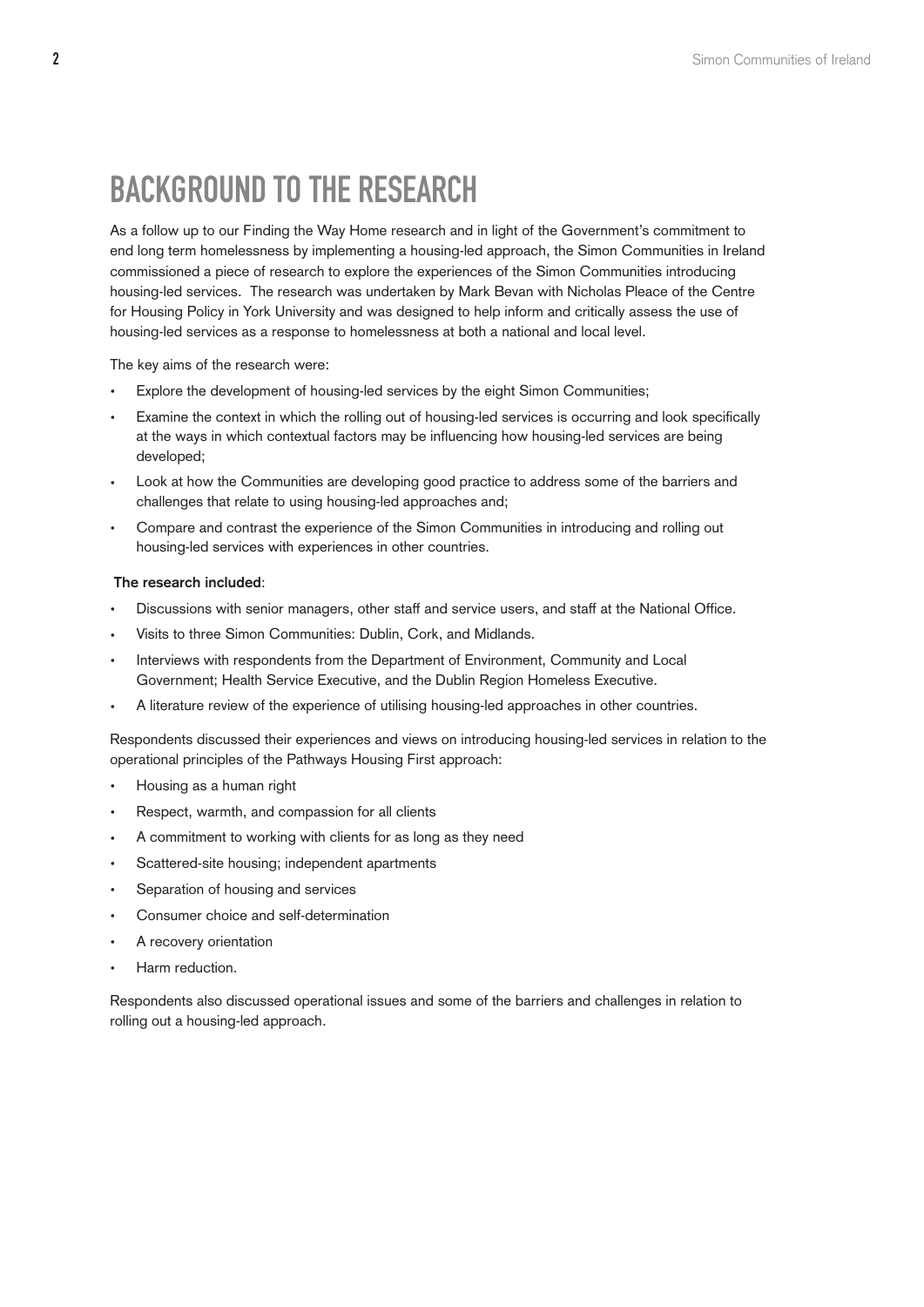# Research Findings and Simon Communities **RECOMMENDATIONS**

This study reinforces the message of the efficacy of housing led approaches once the core elements of harm reduction, the separation of housing and support and the provision of intensive, open ended support are available. There are a number of key challenges and barriers identified including how to phase the shift away from emergency provision towards investing in housing led options given current demand for emergency accommodation and the lack of affordable and adequate housing for move on. In addition, the challenge for Communities in relation to adapting existing buildings due to financial constraints, physical layouts, ownership etc. Based on the research findings the Simon Communities in Ireland make a number of core recommendations while some are internal to the Simon Communities in Ireland some are more applicable to the wider political, policy and service environment.

### **1. Resources**

One of the findings of this research is that adopting a housing led approach in the context of cut backs may mean there are risks that housing led approaches become diluted and do not offer the depth and range of services necessary for people who are homeless to meet their housing and support needs. In addition, there is the danger the effectiveness of such approaches could be questioned when in fact the issues in fact lie with the resources that underpin the addressing of homelessness at present in Ireland as opposed to the overall approach.

We Recommend

- Government makes clear commitments regarding funding across all key departments with responsibility for addressing homelessness until 2016. This was identified in the first report of the Homeless Oversight Group. This will require more than holding funding at 2013 levels to meet growing demand.
- Government reappraises the upfront investment required to generate the flow of accommodation that along with adequate support would enable people who have been homeless to take up sustainable housing options.

# **2. Adequate and Affordable Housing Supply**

The supply of adequate, affordable housing remains the key challenge in adopting a housing led approach

'…the implications of the limited supply of housing in taking forwards <sup>a</sup> housing led approach into the future are highly significant' (p38)

### *We recommend*

- The recommencement of private and social housing construction on a realistic scale to meet growing demand. There must be ring-fencing within any such schemes for people moving out of homelessness.
- The development of mechanisms to improve access to finance for Approved Housing Bodies e.g. review and revision of the Capital Advanced Leasing Scheme (CALF) to make it more financially viable, removal of barriers to accessing finance through the Housing Finance Agency and the protection of the Capital Assistance Scheme for special needs groups including people who are homeless. The Housing Policy Statement (2011) recognised that the not for profit housing sector has a significant role to play in social housing supply.
- The delivery by NAMA on their much promised commitments in relation to social housing.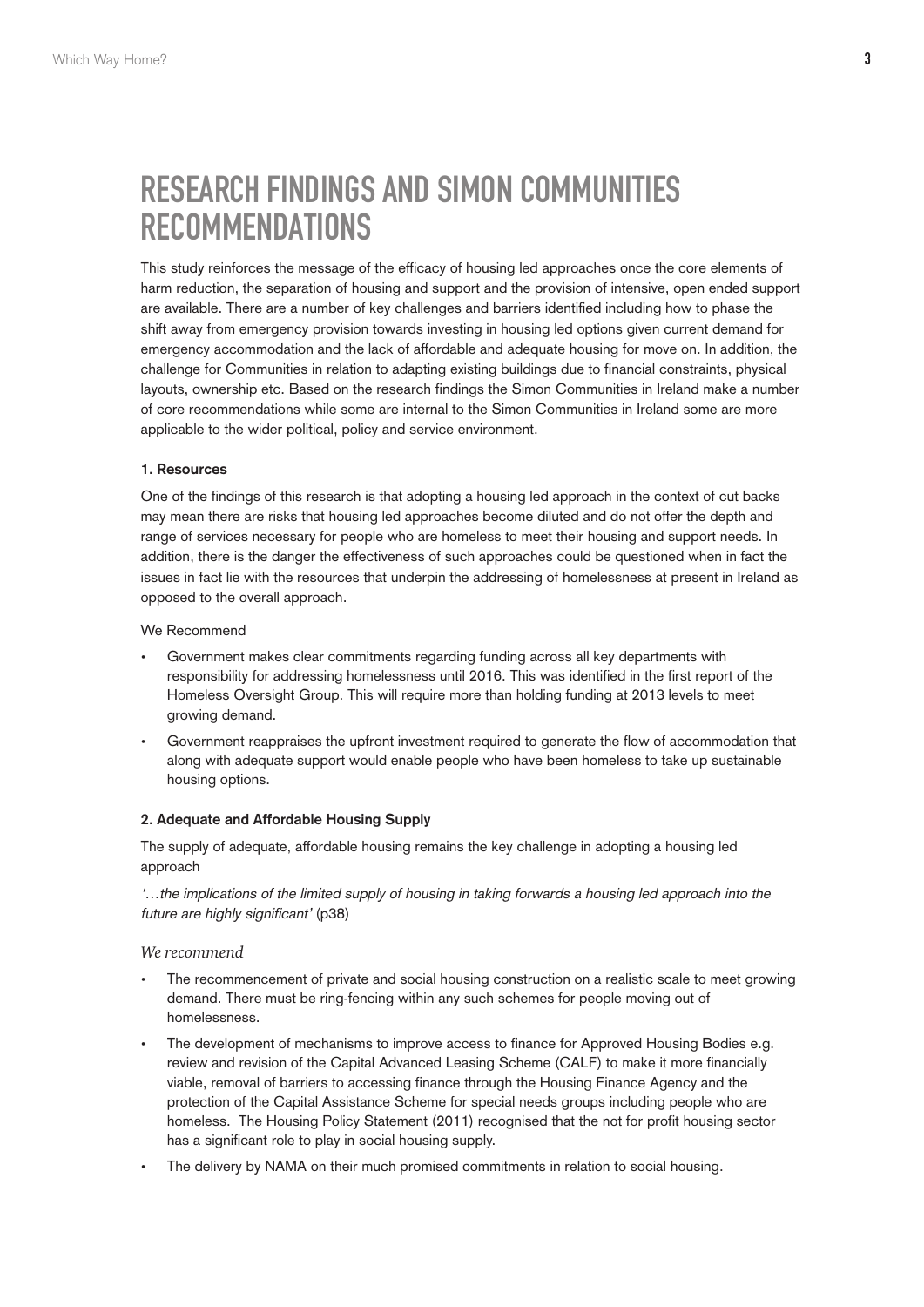- The introduction of rent control in the Private Rented Sector is a critical development to help keep rents affordable.
- The preparation by all lead local authorities of a full inventory of voids in their regions some of this stock should then be made available to Approved Housing Bodies and NGO's by way of transfer or annual lease for a minimum of ten years. The Government released €15m as part of Budget 2014 in funding to bring approximately 500 'voids' back to use. In the immediate term there needs to be ringfencing of a portion of these voids for people to move out of homeless emergency accommodation. In May 2014, it was announced that an additional €50 million of capital funding to the housing budget. €20 million will be allocated to the bringing back to use vacant Local Authority units, €20 million for the construction of social housing units and  $\in$ 10 million allocated for construction and refurbishment of units specifically for people who are homeless.
- The establishment of a National Social Rental Agency (SRA) which have proven very successful in other jurisdictions. This SRA would rent properties from the private rented sector (at market rates) and sub-let them to people who are long term homeless with significant support needs. This model has the advantage of providing people who are homeless with complex needs with a social landlord and removes perceived risks for the superior landlord related to fears of non-payment rent, anti-social behaviour and so on.
- The extension of funding available under Section 10 of the Housing Act 1988 to provide for the critical role of Prevention and Early Intervention.
- The roll out of a national scheme as already exists within the Rent Supplement Initiative operating in Dublin. This would ensure that higher rent payments are made under the HAP and rent allowance schemes nationally where necessary to quickly secure accommodation for people who are long term homeless or at risk of long term homelessness.
- The provision of an adequate supply of accommodation, to be accompanied by a rebalancing of the range of housing options available. Communal accommodation will still be required for people whose needs are so high means they require 24 hour support and are unable to live independently. This needs to be planned for and resourced.

# **3. Open Ended Support**

There were clear concerns expressed throughout this study about the resourcing of supports of the appropriate level and duration to help sustain people with a diverse range of needs in their homes. These can be supports:

- To enable someone to move onto a home of their own.
- To address mental health or drug and/or alcohol issues.
- To assist with anxiety and confidence building.
- To address boredom and isolation.

Open ended and ongoing support is critical to ensure a housing-led approach works effectively. It was evident in the research that ongoing support was needed and that it must be flexible and recognise fluctuations in the level of support that people may need.

### *We recommend*

- That Government ensures that adequate support services are in place for housing led approaches to work effectively.
- Enhanced interagency work to build the necessary 'packages of support' identified in this research. This support must be opened and flexible.
- That plans for the provision of support services take account of the intensity of support required to meet the diverse needs of service users and the timescale that support may be needed for.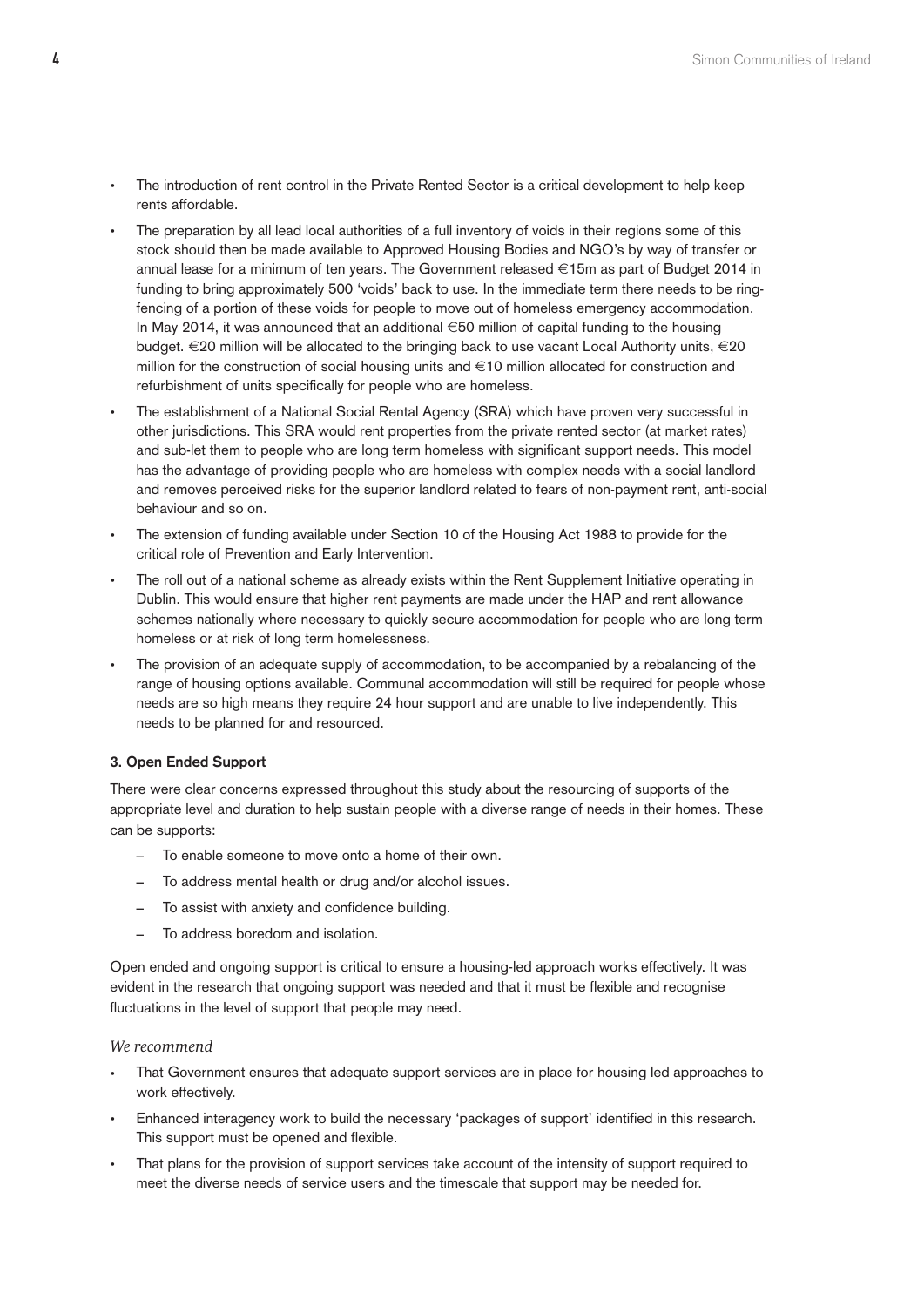- That plans take account of the need for reconfiguration regarding staffing levels and case-loads in the transition towards a housing-led approach.
- That access to support to general and specialist services be improved upon. Cuts to frontline staff in statutory bodies are making it more difficult for people to access these services due to longer waiting times for appointments and longer waiting lists.

### **4. National and Local structures**

The research found that there were some structures at both national and local level that required attention and needed improving upon.

### *We recommend*

- That there is urgent action on the recommendations of the Homeless Oversight Group<sup>1</sup> who were appointed by the Minister in Feb 2013 and produced their first report in December 2013. The following are the most critical at present.
	- There is a need for full Cabinet commitment to the implementation of the recommendations of the Homeless Oversight Group Report (December 2013).
	- A structured Implementation Plan must be developed by the Homelessness Policy Implementation Team with input from the voluntary and statutory sector service providers to facilitate the transition from an emergency led approach to a more sustainable housing- led approach to achieve the 2016 target. The plan should outline adequate and measurable interim goals with sufficient resources, timelines and departmental and Local Authority responsibilities. This plan should include regular written progress reports to the NHCC/CDT.
	- There is a need for a shared and agreed understanding between service providers and funders on the parameters and operating of housing led services. This may necessitate some training, including training of frontline staff, on the issue locally and nationally.

# **5. Joint Working**

Effective joint working (inter-agency, interdisciplinary and multi-disciplinary) is essential for a housing-led approach to be successful.

### *We recommend*

• Maintenance and expansion of inter-agency working between Simon Communities and statutory services at local level. The development of integrated approaches ensures people have access to the most appropriate services and support. This in turn will ensure early intervention and prevention and improve outcomes.

# **6. Internal to the Simon Communities**

Very positively this research found a convergence between the ethos of the Simon Communities and the key principles of housing led approaches. Therefore, what is required is not necessarily seismic change but nonetheless the research did identify some shifts required.

- The Simon Communities need to more pro-actively pursue cultural and attitudinal change amongst both staff and service users so that housing led approaches become the expectation and the norm.
- The Simon Communities need to work to achieve a formal separation of housing and support and to enhance harm reduction services and wellness programmes.

<sup>1</sup> When the Government's Homelessness Policy Statement was published the Minister established a high-level three-person oversight group for the purpose of reviewing the approach being advocated in the Statement, identifying obstacles and proposing solutions.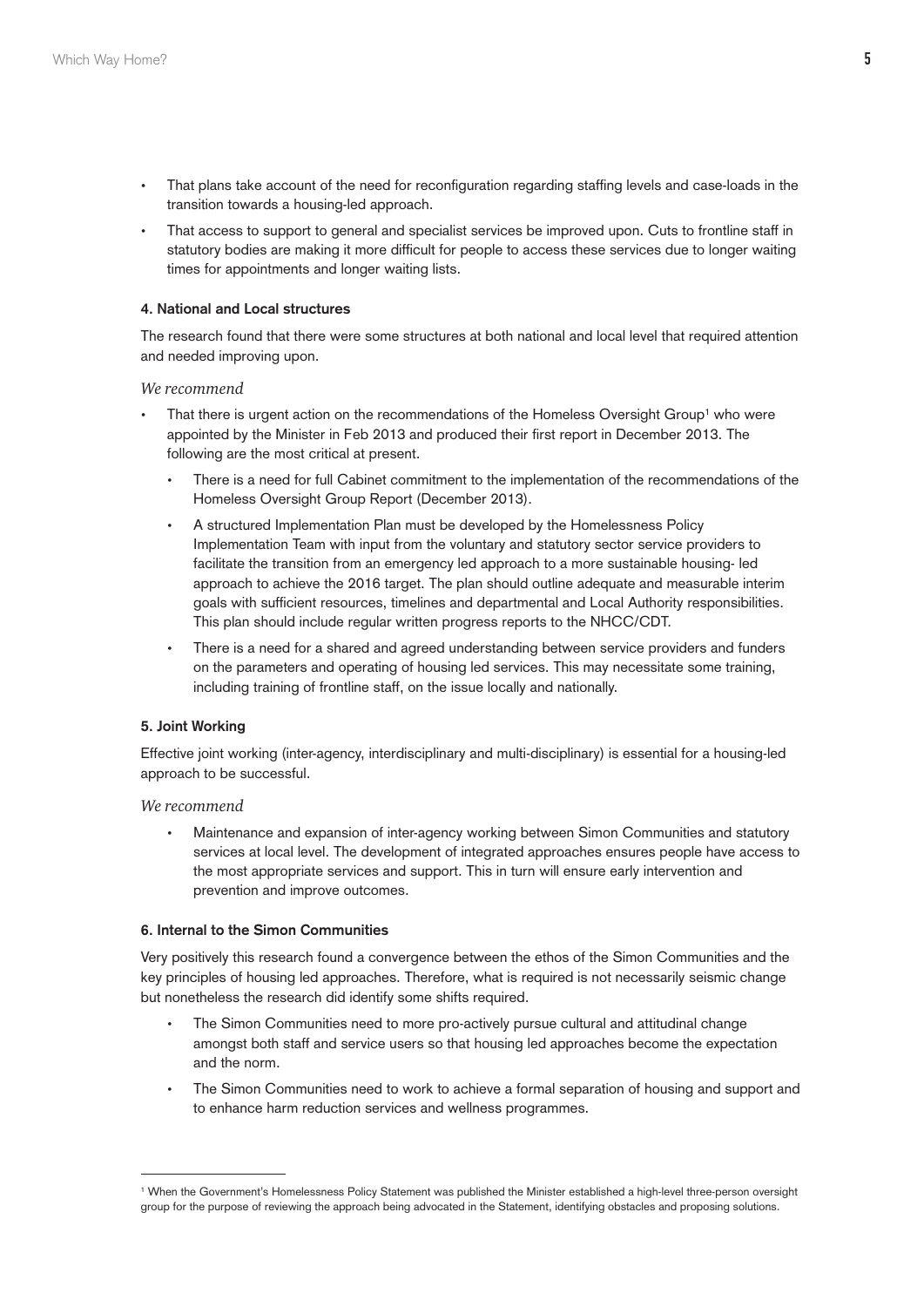### **Simon Communities in Ireland**

Simon Communities in Ireland are made up of a network of eight regionally based independent communities. Each Community is a separate legal entity, individually governed and managed and are all funded separately. All eight Simon Communities work collectively through a National Office to conduct valuable research and to inform and influence national policy.

This structure is one of the key strengths of Simon – it enables us to respond most effectively to the issues of homelessness that are particular to each region; mobilising local support, responding to local issues using local expertise and local resources.

Services range from

- **Housing provision, tenancy sustainment & settlement services, housing advice & information services** helping people to make the move out of homelessness & working with households at risk;
- **Specialist health & treatment services** addressing some of the issues which may have contributed to homeless occurring or may be a consequence;
- **Emergency accommodation & support** providing people with a place of welcome, warmth & safety;
- **Soup runs & rough sleeper teams** who are often the first point of contact for people sleeping rough.